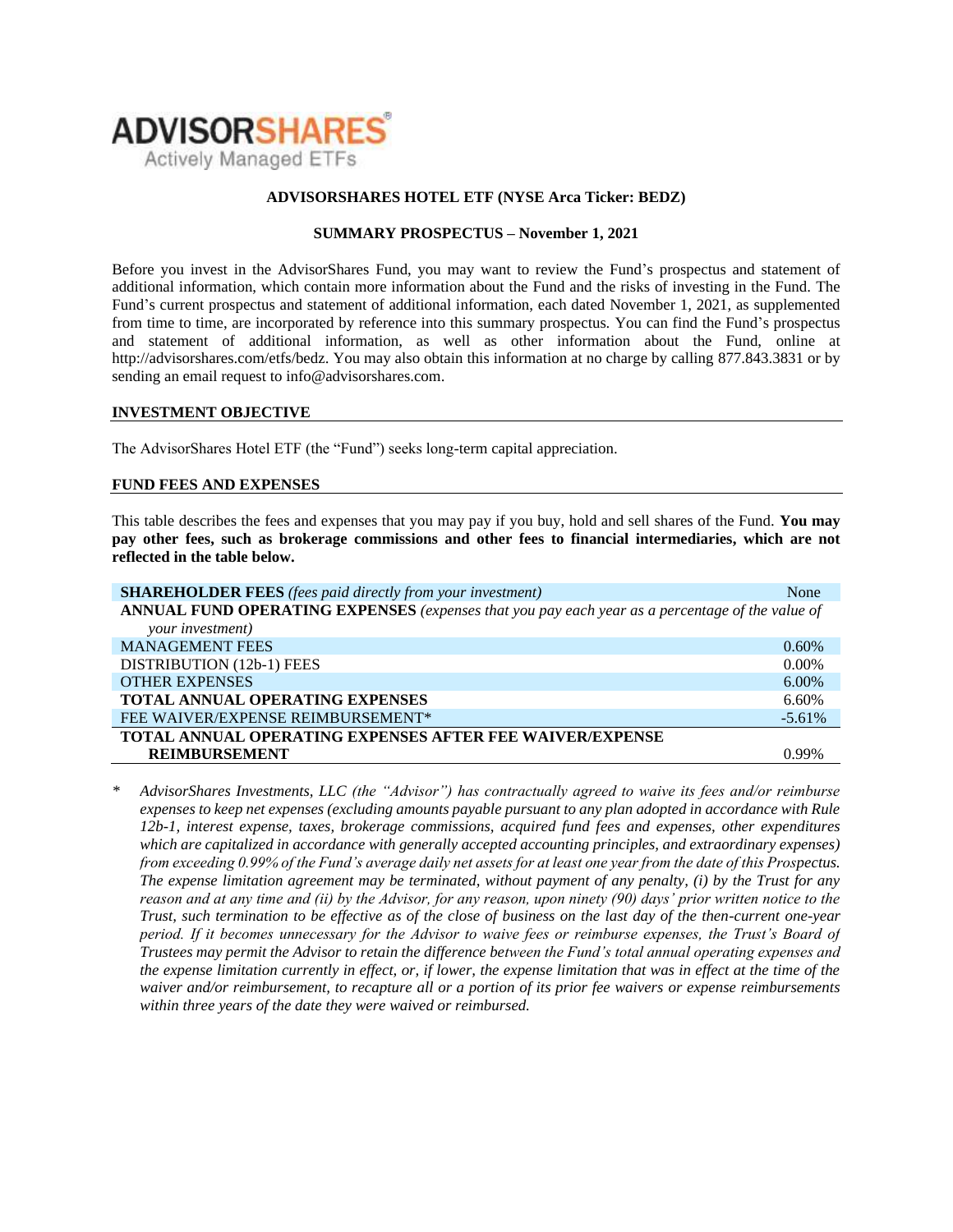# **EXAMPLE**

This Example is intended to help you compare the cost of investing in the shares of the Fund with the cost of investing in other funds. This Example does not take into account brokerage commissions and other fees to financial intermediaries that you may pay when purchasing or selling shares of the Fund. If these fees were included, your costs would be higher.

The Example assumes that you invest \$10,000 in the Fund for the time periods indicated and then sell all of your shares at the end of those periods. The Example also assumes that your investment has a 5% return each year and that the Fund's operating expenses remain the same. Although your actual costs may be higher or lower, based on these assumptions your costs would be:

|                                | <b>YEAR</b> | 3 YEARS | 5 YEARS | 10 YEARS |
|--------------------------------|-------------|---------|---------|----------|
| <b>AdvisorShares Hotel ETF</b> | \$101       | \$1.452 | \$2,760 | \$5.852  |
|                                |             |         |         |          |

# **PORTFOLIO TURNOVER**

The Fund pays transaction costs, such as commissions, when it buys and sells securities (or "turns over" its portfolio). A higher portfolio turnover rate may indicate higher transaction costs and may result in higher taxes when Fund shares are held in a taxable account. These costs, which are not reflected in Total Annual Operating Expenses or in the Example, affect the Fund's performance. This rate excludes the value of portfolio securities received or delivered as a result of in-kind creations or redemptions of the Fund's shares. During the most recent fiscal year, the Fund's portfolio turnover rate was 21% of the average value of its portfolio.

# **PRINCIPAL INVESTMENT STRATEGIES**

The Fund is an actively managed exchange-traded fund ("ETF") that seeks to achieve its investment objective by investing, under normal circumstances, at least 80% of its net assets (plus any borrowings for investment purposes) in securities of companies that derive at least 50% of their net revenue from the hotel business. The Fund defines companies in the hotel business as those in the Hotels, Resorts & Cruise Lines Sub-Industry, which consists of owners and operators of hotels (generally excluding casino-hotels), resorts, and cruise-ships and includes travel agencies, tour operators and related services not classified elsewhere. The Fund may also invest in companies involved in other lodging and travel-related services.

The Fund invests primarily in U.S. exchange listed equity securities, including common and preferred stock and American Depositary Receipts ("ADRs"). ADRs are securities traded on a local stock exchange that represent interests in securities issued by a foreign publicly listed company. The investment strategy typically identifies a wide variety of large- and mid-capitalization stocks. The Fund also may invest in small- and micro-cap stocks.

The Fund will concentrate at least 25% of its investments in the Hotels, Restaurants & Leisure Industry within the Consumer Discretionary Sector. The Fund is non-diversified and may invest a greater percentage of its assets in a particular issuer than a diversified fund.

The Advisor may use a variety of methods for security selection. As the Fund primarily focuses on one business area, the Advisor intends to select companies with dominant positions in that market or those in unique positions for growth and expansion. The Advisor will utilize numerous outside analyst ratings and stock selection rating tools. In addition, the Advisor may invest the Fund's assets in lesser-known companies that the Advisor believes have a unique opportunity for growth. At times, the Advisor may aim to buy certain out-of-favor stocks believed to be at prices below their future potential value, as measured by the Advisor or outside analysts. The Fund may sell a security when the Advisor believes that the security is overvalued or better investment opportunities are available, or to limit position size within the Fund's portfolio.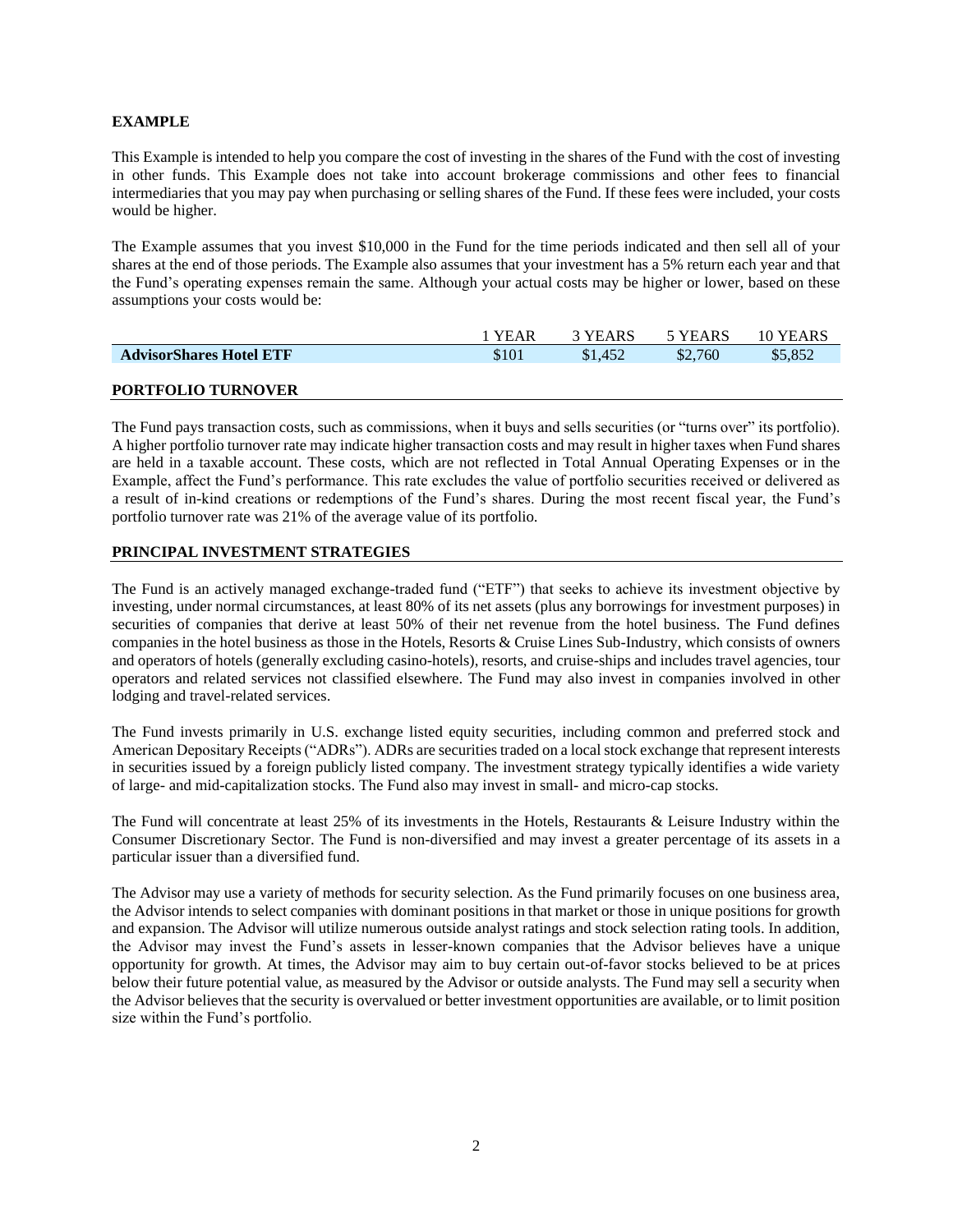#### **PRINCIPAL RISKS OF INVESTING IN THE FUND**

The Fund is subject to a number of risks, described below, that may affect the value of its shares, including the possible loss of money. As with any fund, there is no guarantee that the Fund will achieve its investment objective.

**American Depositary Receipt Risk.** ADRs have the same currency and economic risks as the underlying non-U.S. shares they represent. They are affected by the risks associated with non-U.S. securities, such as changes in political or economic conditions of other countries, changes in the exchange rates of, or exchange control regulations associated with, foreign currencies, and differing accounting, auditing, financial reporting, and legal standards and practices. In addition, investments in ADRs may be less liquid than the underlying securities in their primary trading market.

**Consumer Discretionary Sector Risk.** The Fund's investments are exposed to issuers conducting business in the Consumer Discretionary Sector. The manufacturing segment of the Consumer Discretionary Sector includes automotive, household durable goods, leisure equipment and textiles and apparel. The services segment includes hotels, restaurants and other leisure facilities, media production and services, and consumer retailing and services. The Fund is subject to the risk that the securities of such issuers will underperform the market as a whole due to legislative or regulatory changes, adverse market conditions and/or increased competition affecting the Consumer Discretionary Sector. The performance of companies operating in the Consumer Discretionary Sector has historically been closely tied to the performance of the overall economy, and also is affected by economic growth, consumer confidence, attitudes and spending. Changes in demographics and consumer tastes also can affect the demand for, and success of, consumer products and services in the marketplace. Moreover, the Consumer Discretionary Sector encompasses those businesses that tend to be the most sensitive to economic cycles.

**Hotels, Restaurants & Leisure Industry Risk.** The Hotels, Restaurants & Leisure Industry includes owners and operators of casinos and gaming facilities, hotels, resorts and cruise-ships, other leisure facilities (*e.g.*, sport and fitness centers, stadiums, golf courses and amusement parks), and restaurants, bars, pubs, fast-food or take-out facilities. The Hotels, Restaurants & Leisure Industry is highly competitive and relies heavily on consumer spending for success. The prices of securities of companies in the Hotels, Restaurants & Leisure Industry may fluctuate widely due to general economic conditions, consumer spending and the availability of disposable income, changing consumer tastes and preferences and consumer demographics. Companies involved in the Hotels, Restaurants & Leisure Industry may be affected by the availability and expense of liability insurance. Legislative or regulatory changes and increased government supervision also may affect companies in the Hotels, Restaurants & Leisure Industry.

**Hotels, Resorts & Cruise Lines Sub-Industry Risk.** Companies in the Hotels, Resorts & Cruise Lines Sub-Industry may be affected by unique supply and demand factors that do not apply to other sub-industries. Weak economic conditions in some parts of the world, changes in oil prices and currency values, political instability in some areas, and the uncertainty over how long any of these conditions could continue may have a negative impact on the lodging industry. As a result of such current economic conditions and uncertainty caused by the COVID-19 pandemic, the lodging industry may continue to experience weakened demand for occupancy in some markets.

**Equity Risk.** The prices of equity securities rise and fall daily. These price movements may result from factors affecting individual issuers, industries or the securities market as a whole. In addition, equity markets tend to move in cycles which may cause stock prices to fall over short or extended periods of time.

**ETF Market Risk.** In stressed market conditions, the market for certain ETF shares may become less liquid in response to deteriorating liquidity in the markets for the ETF's underlying portfolio holdings. This adverse effect on liquidity for the ETF's shares in turn can lead to differences between the market price of the ETF's shares and the underlying value of those shares. In addition, there are a limited number of institutions that act as authorized participants. If these institutions exit the business or are, for any reason, unable to process creation and/or redemption orders with respect to the Fund, or purchase and sell securities in connection with creation and/or redemption orders, as applicable, and no other authorized participant steps forward to create or redeem, or purchase or sell securities, as applicable, Fund shares may trade at a premium or discount to their net asset value ("NAV") and possibly face operational issues such as trading halts and/or delisting. The absence of an active market in the Fund's shares could lead to a heightened risk of differences between the market price of the Fund's shares and the underlying value of those shares.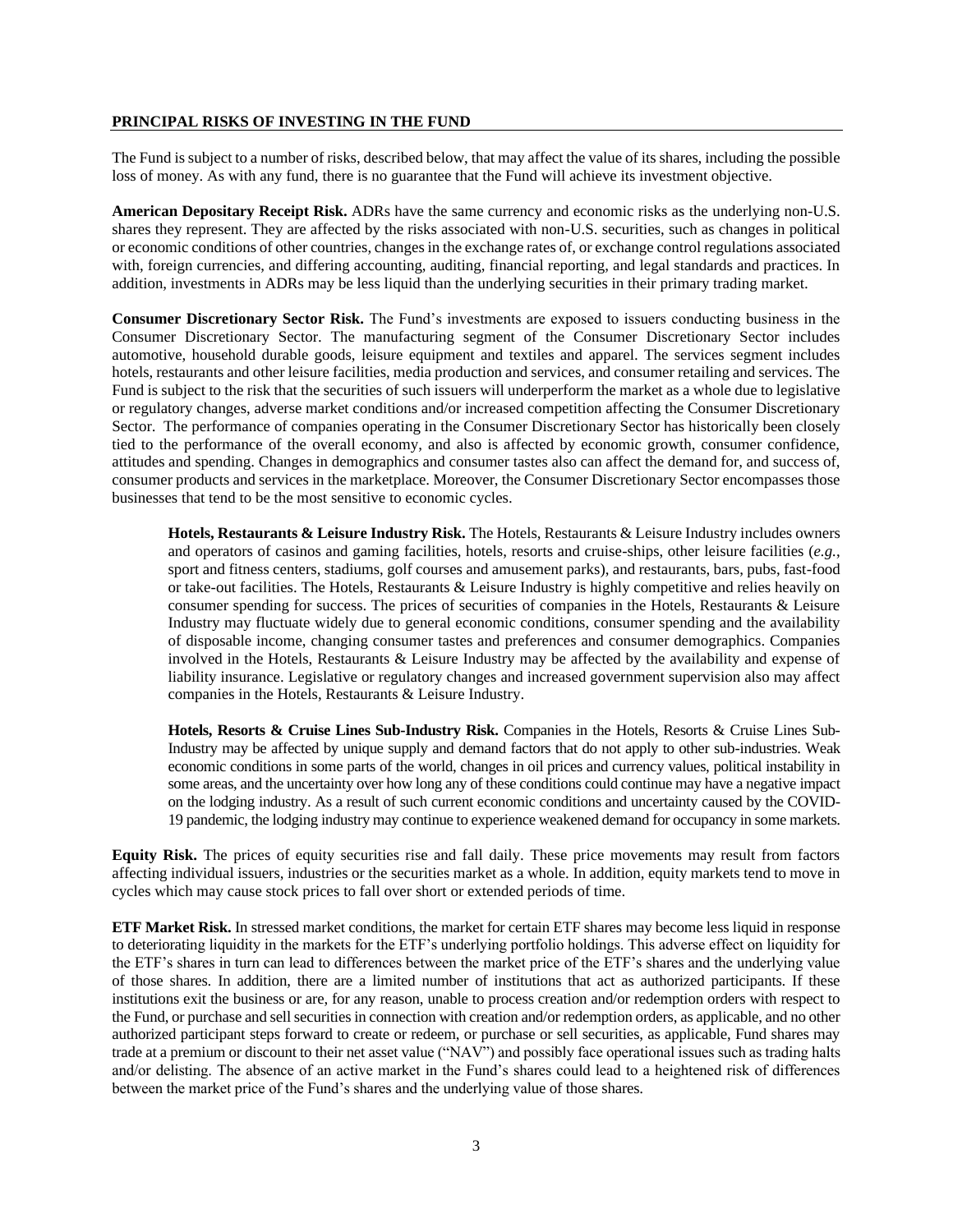Growth Investing Risk. Growth stocks can be volatile for several reasons. Since those companies usually invest a high portion of earnings in their businesses, they may lack the dividends of value stocks that can cushion stock prices in a falling market. The prices of growth stocks are based largely on projections of the issuer's future earnings and revenues. If a company's earnings or revenues fall short of expectations, its stock price may fall dramatically.

**Large-Capitalization Risk.** Large-cap securities tend to go in and out of favor based on market and economic conditions. During a period when the demand for large-cap securities is less than for other types of investments small-cap securities, for instance — the Fund's performance could be reduced.

**Management Risk.** The Advisor continuously evaluates the Fund's holdings, purchases and sales with a view to achieving the Fund's investment objective. However, achievement of the stated investment objective cannot be guaranteed. The Advisor's judgment about the markets, the economy, or companies may not anticipate actual market movements, economic conditions or company performance, and these factors may affect the return on your investment.

**Market Risk.** Due to market conditions, the value of the Fund's investments may fluctuate significantly from day to day. Price fluctuations may be temporary or may last for extended periods. This volatility may cause the value of your investment in the Fund to decrease. Local, regional, or global events such as war, acts of terrorism, the spread of infectious illness or other public health issues, recessions, or other events could have a significant impact on the market generally and on specific securities. The market value of a security may also decline because of factors that affect a particular industry or industries, such as labor shortages or increased production costs and competitive conditions within an industry. Because of its link to the markets, an investment in the Fund may be more suitable for long-term investors who can bear the risk of short-term principal fluctuations, which at times may be significant.

**Mid-Capitalization Risk.** Mid-cap companies may be more volatile and more likely than large-cap companies to have limited product lines, markets, or financial resources, and to depend on a few key employees. Returns on investments in stocks of mid-cap companies could trail the returns on investments in stocks of large-cap companies or the equity market as a whole.

**Non-Diversification Risk.** As a non-diversified fund under the federal securities laws, the Fund may invest a greater percentage of its assets in a particular issuer and hold a smaller number of portfolio securities; therefore, the value of the Fund's shares may be more volatile than the value of shares of more diversified funds.

**Small-Capitalization Risk.** Security prices of small cap companies may be more volatile than those of larger companies and therefore the Fund's share price may be more volatile than those of funds that invest a larger percentage of their assets in securities issued by larger-cap companies. These risks are even greater for micro-cap companies.

**Trading Risk.** Shares of the Fund may trade above or below their NAV. The trading price of the Fund's shares may deviate significantly from their NAV during periods of market volatility and, in such instances, you may pay significantly more or receive significantly less than the underlying value of the Fund's shares. There can be no assurance that an active trading market for the Fund's shares will develop or be maintained. In addition, trading in shares of the Fund may be halted because of market conditions or for reasons that, in the view of the NYSE Arca, Inc. (the "Exchange"), make trading in shares inadvisable.

**Value Investing Risk.** Because the Fund may utilize a value style of investing, the Fund could suffer losses or produce poor results relative to other funds, even in a rising market, if the Advisor's assessment of a company's value or prospects for exceeding earnings expectations or market conditions is wrong.

# **FUND PERFORMANCE**

A comparison of the Fund's performance with that of a broad measure of market performance may give some indication of the risks of an investment in the Fund; however, the Fund is new and, therefore, does not have a performance history for a full calendar year. Of course, once the Fund has performance, this past performance (before and after taxes) does not necessarily indicate how the Fund will perform in the future.

Updated performance information is available on the Fund's website at www.advisorshares.com.